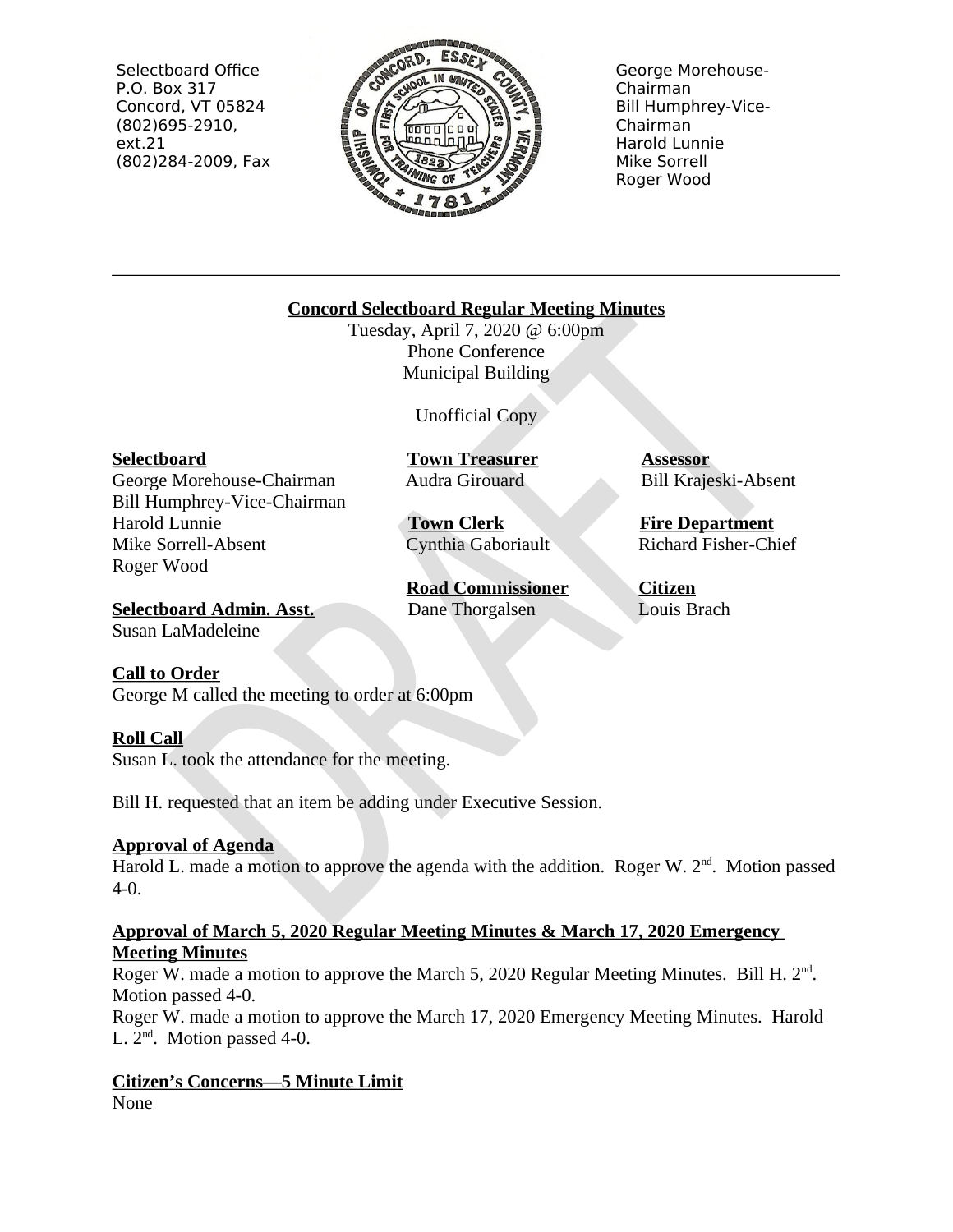#### **Old Business**

#### **Town Clerk**

Cindy G. stated that everything was running smoothly, but things have slowed down.

## **Town Treasurer**

Audra G. stated that she will be sending Selectboard Members the monthly warrants via email, due to the COVID-19 the Tax Sale will be postponed until further notice.

## **Road Commissioner**

Dane T. stated that he is still researching a new Town Truck. Road work is continuing and going well.

• Annual Financial Plan

The Annual Financial Plan was presented to the Board for review and adoption. Bill H. made a motion to adopt the Annual Financial Plan. Roger W. 2<sup>nd</sup>. Motion passed 4-0.

## **Fire Department**

Richard F. stated that meetings for the Fire Department have been cancelled for now and that new protocols are in place in case of emergencies.

A BURN BAN has been issued for the Town until further notice.

**Assessor-Absent** 

#### **New Business**

# COVID-19

Safety google, gloves, masks and hand sanitizer has been issued to Town employees. The Municipal Buildings will remain closed until further notice. The Transfer Station and Recycling Center are open for the time being.

# **NEK Community Broadband Board Appointment**

A Resolution approving the formation of NEK Community Broadband Communications Union District and appointing a representative to the governing board.

Roger W, made a motion to appoint William (Bill) Humphrey as the representative to the Governing Board of the NEK Community Broardband Communications Union District. Harold L.  $2<sup>nd</sup>$ . Motion passed 3-0.

# **Community Facebook-Tabled**

# **Other-None**

**Executive Session:** If discussion warrants, and the Board so votes, some items may be held in **Executive Session.** 

Bill H, made a motion to go into Executive Session to discuss personnel matters at 6:34pm. Roger W. 2<sup>nd</sup>. Motion passed 4-0.